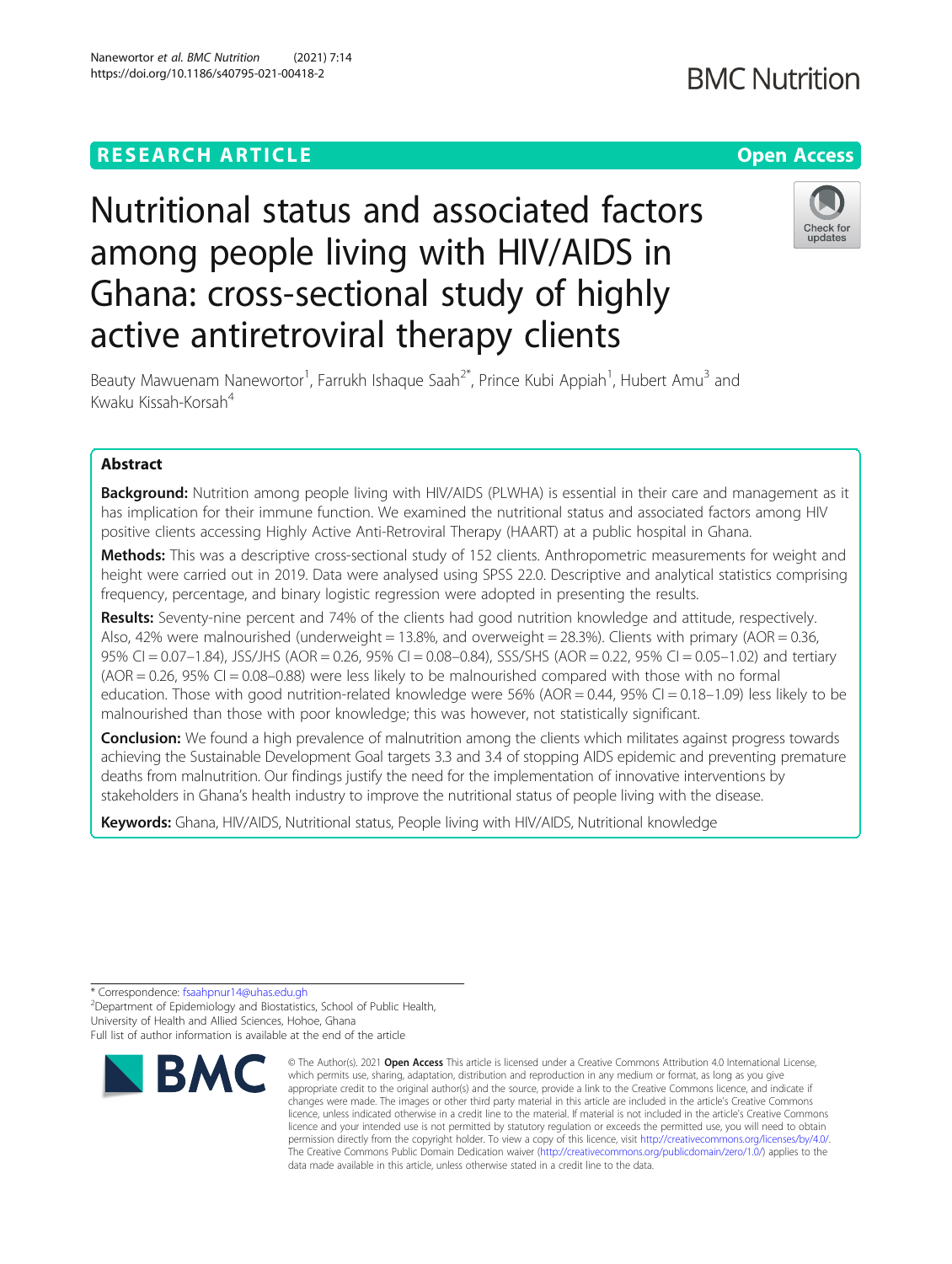# Introduction

The Sustainable Development Goals (SDGs) promulgated by the United Nations in the year 2015 seek to improve health for all at all ages in goal three  $[1]$  $[1]$ . Inherent in this goal are targets 3.3 and 3.4, which seek to end the Human Immune Virus and Acquired Immune-deficiency Syndrome (HIV/AIDS) epidemic and reduce premature mortality from non-communicable diseases, including malnutrition [[2\]](#page-7-0). However, these conditions continue to be critical public health issues globally. In 2019, it was estimated that globally, 38 million people are living with HIV/AIDS, with 67% of those who were aware of their status on antiretroviral treatment [[3\]](#page-7-0).

The AIDS stages of the condition make the immune system vulnerable to opportunistic infections with common symptoms being weight loss, fever, diarrhoea, and cough [[4\]](#page-7-0). Poor nutrition, however, reduces the immunity of people living with HIV/AIDS (PLWHA) and results in a quicker progression to the AIDS stage [[5,](#page-7-0) [6](#page-7-0)]. An immune dysfunction as a result of HIV/AIDS leads to malnutrition, while poor nutrition decreases the immune system [[7](#page-7-0)]. Undernutrition among PLWHA is known to be caused by depression, reduced appetite, and some common opportunistic infection such as oral thrush.

Good nutrition primes to stronger resistance to the disease, upsurges compliance to the efficacy of antiretroviral treatment, promotes a higher quality of life, protects the organism from immunosuppression, and adjourns the stage of AIDS [[5,](#page-7-0) [6\]](#page-7-0). Also, it is argued that good nutrition among PLWHA helps to enhance the immune system and decrease the burden of opportunistic infections [\[8](#page-7-0)–[11](#page-7-0)].

Three or more antiretroviral drugs have been the standard treatment for HIV/AIDS, which represses viral replication. It is termed the Highly Active Antiretroviral Therapy (HAART) [\[12\]](#page-7-0). In 2013, WHO reported that the antiretroviral treatment was accessible to some 12.9 million folks, the treatment significantly enhances the life expectancy and health-related quality of life [\[12](#page-7-0)]. HAART in itself influences the normal metabolic processes, therefore affecting the nutritional intake of PLWHA. Hence, nutrition and diet are predominantly significant in the use of the therapy [[5\]](#page-7-0). Understanding nutritional requirements and proper nutritional practices among PLWHA is critical to improving their immune system. A meta-analysis of demographic and health survey data of women in reproductive age from 11 Sub-Saharan African countries including Ghana, for instance showed 10% had HIV/AIDS-related malnutrition  $(BMI < 18.5)$  [\[13\]](#page-7-0).

In Ghana, HIV prevalence continues to rise with a national prevalence of 1.70% in 2019 with Volta Region recording a prevalence of 1.28% [\[14\]](#page-7-0). There have been significant achievements in the care, treatment, and support for PLWHA in Ghana since HAART became accessible [[15\]](#page-7-0). However, Nti, Hayford, and Opare-Obisaw [[16](#page-7-0)] note that one-third of PLWHA in the Eastern Region of Ghana were underweight while 50% had poor diets. Also, most of the 50 HIV-seropositive adults attending a hospital in Accra, had inadequate dietary intake citing cost and knowledge of nutritional requirements as barriers [[17](#page-7-0)]. If services to preserve and prolong the lives of PLWHA, including better nutritional practices are not implemented, attaining projected results will not be possible. We, therefore, investigated the nutrition-related knowledge and attitude, and nutritional status of PLWHA accessing HAART at a public hospital in the Volta Region of Ghana. Our study is relevant in the prevention of HIV/AIDS-related mortalities, in that, it provides the magnitude of poor nutrition and existing knowledge and attitudes among PLWHA in Ghana. These findings will be significant to policies and interventions to improve survival rates and quality of life for PLWHA in the country.

# **Methods**

The methods were carried out in accordance with relevant guidelines and regulations in this section. We adopted the "Strengthening the Reporting of Observational Studies in Epidemiology" (STROBE) checklist in conducting and reporting this research.

#### Setting

The study was carried out at a public hospital in Ho Municipality of the Volta Region, Ghana in 2019. Ho has four hospitals and three clinics with the Ho Teaching Hospital, popularly known as Trafalgar, being the general and referral centre  $[18]$  $[18]$ . The hospital has a HAART unit where PLWHA usually visits monthly to access their immunity and medications. The unit has a counselling section that usually takes up the mandate of advising clients on their upkeep. The Municipality has a central market and three tertiary institutions.

## Study design

We adopted a descriptive cross-sectional design in conducting this study. This design allowed to collect quantitative data at a point in time using questionnaires to describe an existing phenomenon of interest, nutritional status. It was appropriate because the study sought to explore nutrition-related knowledge, attitudes, and nutritional status of PLWHA accessing HAART in a public hospital in Ghana.

### Study population and sampling

The study involved people living with HIV/AIDS, accessing HAART at a public hospital, and aged 18 years or older. This population was chosen because they are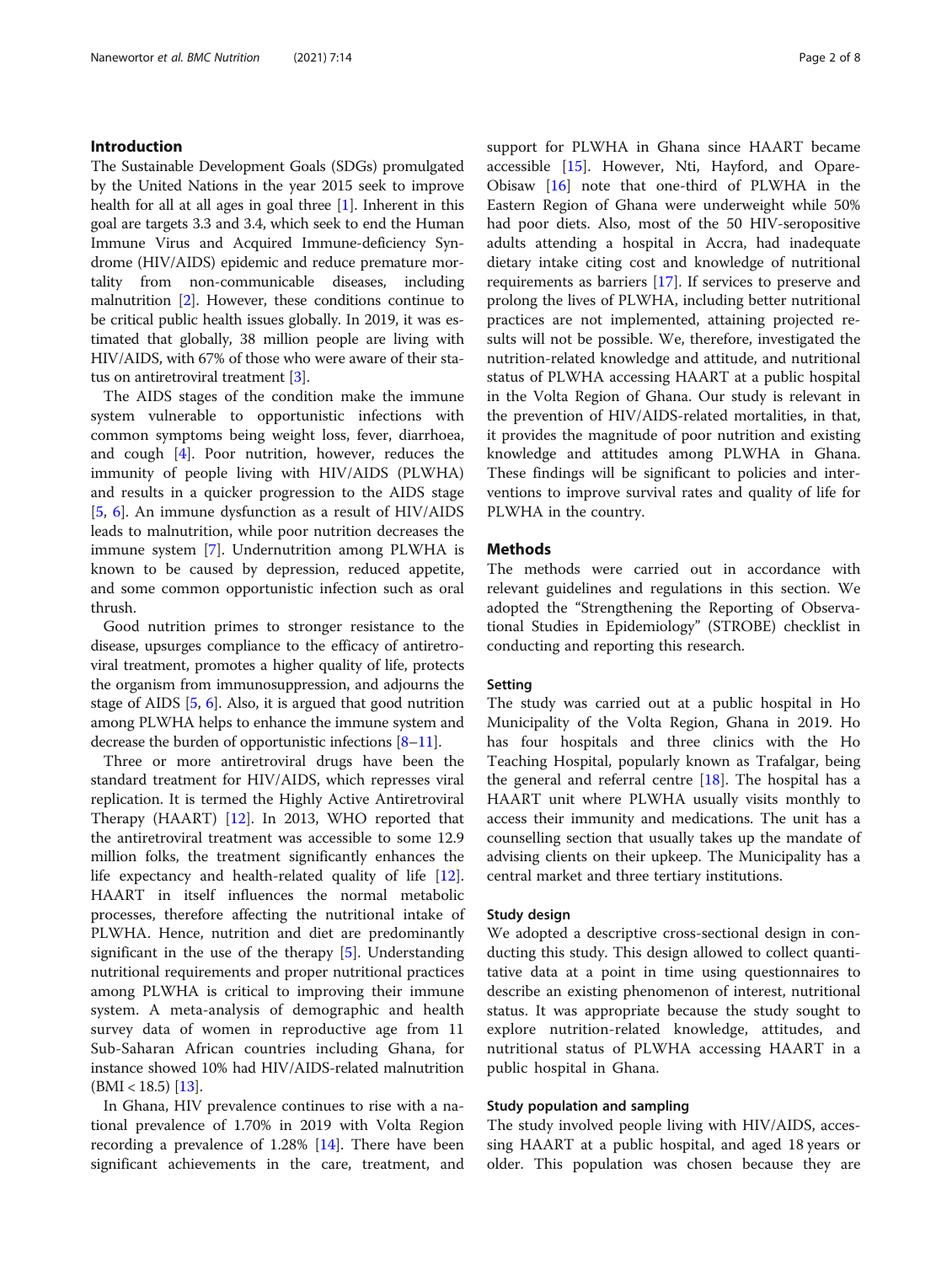experiencing service that is meant to impact the phenomena of this study; nutritional knowledge and practices among PLWHA. However, health professionals and foreign nationals were excluded.

The study utilised Yamane's [[19\]](#page-7-0) sample size formula,  $n = \frac{N}{1 + N(e)^2}$  to determine the sample sizes based on the population of PLWHA accessing HAART at the facility, 210. At a 95% confidence interval, margin of error,  $e = 0.05$ . Thus, with a 10% non-response rate, the study used a sample size of 152 PLWHA attending HAART at the public hospital. These respondents were selected using a simple random sampling technique. Using the HAART Register as a sampling frame, the numbers corresponding to each client in the register were written on pieces of paper, rolled into balls, and put into a container. The container was shaken and a rolled paper picked at random until the sample size was obtained. Clients whose numbers were picked were included in the study to make up the required sample.

#### Procedures

A person living with HIV/AIDS whose registration number was picked, and consented to participate was interviewed by a trained research assistant. Prior to inclusion in the study, the study processes were explained and assurance of ethical concerns and all other concerns addressed. Data were collected using a semi-structured questionnaire with support of two trained research assistants. The instrument was selfdeveloped based on literature (largely adapted form Abgaryan [\[5](#page-7-0)]) and pre-tested among 40 PLWHA in the Hohoe Municipal Hospital and found to have a reliability coefficient,  $\propto$  of 0.742. Due to the differences in contexts of the previous studies and this study, the validity of the instrument was ensured by giving it to two experts in HIV/AIDS studies to review which resulted in some parts being discarded or remodelled for use. It was made up of four sections A-D; Section A on socio-demographic characteristics, B on nutrition-related knowledge and healthy diet, C on the attitude of PLWHA towards healthy nutrition, and D on nutritional status. Respondents who could not read or understand the questionnaire were assisted, and the questions explained to them. To minimize the introduction of bias in the translation, the data collectors were trained on common explanation to all the questions. Completed questionnaires were checked for completeness and validity of responses.

# Study variables

The outcome variable was nutritional status, which was determined using the Body Mass Index (BMI). The explanatory variables were age, sex, marital status, highest educational level, employment status, size of the household, monthly expenditures, as well as the proportion of expenditure spent on food, nutrition-related knowledge and attitude towards nutrition. The nutrition-related knowledge included the understanding of the nutritional requirements for PLWHA and the need for special nutrition while attitude towards nutrition constituted questions assessing behaviour and perception of special nutrition for PLWHA.

#### Data analysis

Data collected were entered, cleaned, and analysed using Statistical Package for the Social Sciences (SPSS) version 22.0. The analyses were carried out with descriptive statistics comprising mean, frequency, and percentage, as well as inferential statistics consisting of binary logistic regression. All statistical analyses were considered significant at  $p$ -values < 0.05 at 95% confidence intervals (CI). We performed two binary logistics regression models. We first conducted bivariable model (Model I) using all the explanatory variables. Variables that were significant were then included in our multivariable model (Model II).

There were 20 questions assessing nutrition-related knowledge, and correct responses were graded 1 and wrong responses scored 0, resulting in a maximum total score of 20. Hence, respondents who had index scores of more than half i.e. 11 or more (indicating correct responses for more than 10 of the 20 knowledge questions) were categorized as having adequate nutritionrelated knowledge. The attitude variable constituted five [[5\]](#page-7-0) questions and used a Likert scale of 0-Disagree and 1-Agree to grade, making a maximum index score of 5. Thus, respondents with attitude scores of more than half i.e. 3 or more (representing positive responses for 3 or more of the 5 attitude statements) were graded as having good attitude towards their nutrition.

#### Ethical issues

Ethical approval for this study was obtained from the University of Health and Allied Sciences' Research Ethics Committee. Permission was also sought from the Ho Municipal Health Directorate and the management of the public hospital. Before including participants in the study, written informed consent was obtained, after assurance of optimum levels of anonymity and confidentiality of information provided. Hard copies of the data have been kept under lock and key, while soft copies have been stored on a personal computer with password and backup.

# Results

### Socio-demographic characteristics

Table [1](#page-3-0) presents the socio-demographic characteristics of the 152 HIV/AIDS clients attending antiretroviral therapy at the public hospital. Females constituted 77.6%.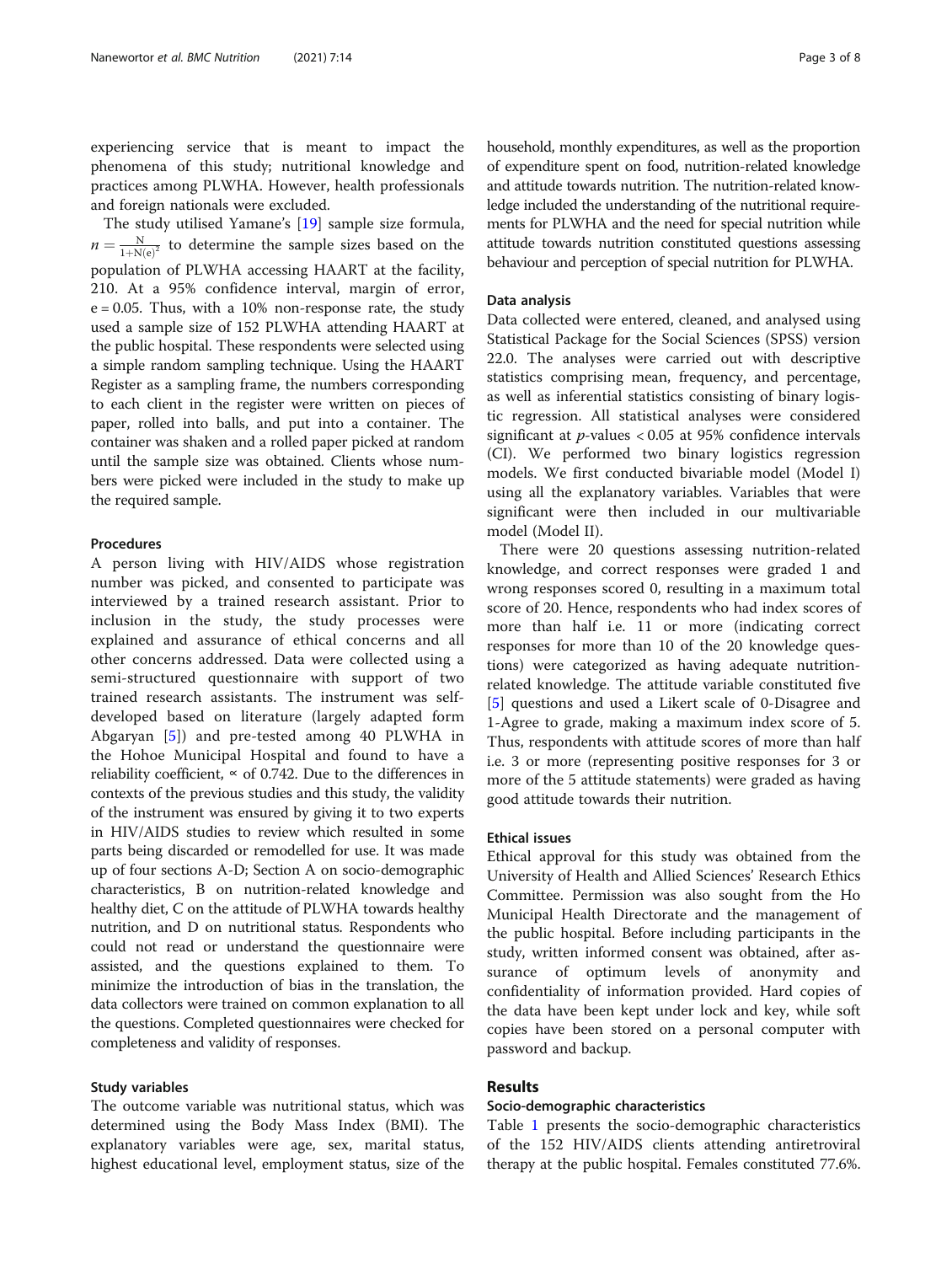<span id="page-3-0"></span>Table 1 Socio-demographic characteristics of respondents

| Socio-demographic variable | Frequency | Percentage (%) |
|----------------------------|-----------|----------------|
| Sex                        |           |                |
| Male                       | 34        | 22.4           |
| Female                     | 118       | 77.6           |
| Age (in completed years)   |           |                |
| < 20                       | 6         | 3.9            |
| $20 - 29$                  | 32        | 21.1           |
| $30 - 39$                  | 46        | 30.3           |
| $40 - 49$                  | 32        | 21.1           |
| $50 - 59$                  | 27        | 17.8           |
| $60+$                      | 9         | 5.9            |
| <b>Marital status</b>      |           |                |
| Never married              | 32        | 21.1           |
| Married                    | 83        | 54.6           |
| Divorced                   | 19        | 12.5           |
| Widowed                    | 18        | 11.8           |
| Religion                   |           |                |
| Christian                  | 132       | 86.8           |
| Muslim                     | 17        | 11.2           |
| Traditionalist             | 3         | 2.0            |
| <b>Ethnicity</b>           |           |                |
| Akan                       | 23        | 15.1           |
| Ewe                        | 11        | 77.0           |
| Ga                         | 10        | 6.6            |
| Mole-Dagbani               | 2         | 1.3            |
| Highest educational level  |           |                |
| No formal education        | 10        | 6.6            |
| Primary                    | 64        | 42.1           |
| <b>JSS/JHS</b>             | 14        | 9.2            |
| SSS/SHS                    | 46        | 30.3           |
| Tertiary                   | 18        | 11.8           |
| <b>Place of residence</b>  |           |                |
| In Ho Municipality         | 51        | 33.6           |
| Outside Ho Municipality    | 101       | 66.4           |
| <b>Employment status</b>   |           |                |
| Employed                   | 132       | 86.8           |
| Unemployed                 | 20        | 13.2           |
| Occupation ( $n = 132$ )   |           |                |
| Artisan/Skilled worker     | 41        | 31.1           |
| Trader                     | 53        | 40.2           |
| Farmer                     | 19        | 14.4           |
| Teacher                    | 7         | 5.3            |
| Retired                    | 1         | 0.8            |
| Other                      | 11        | 8.3            |

Table 1 Socio-demographic characteristics of respondents (Continued)

| Socio-demographic variable                 | Frequency | Percentage (%) |  |  |
|--------------------------------------------|-----------|----------------|--|--|
| Length of being on anti-retroviral therapy |           |                |  |  |
| $\leq$ 6 months                            | 13        | 8.6            |  |  |
| 7-11 months                                | 10        | 6.6            |  |  |
| $1-2$ years                                | 32        | 21.0           |  |  |
| 3-4 years                                  | 45        | 29.6           |  |  |
| $5-10$ years                               | 49        | 32.2           |  |  |
| $>10$ years                                | 3         | 2.0            |  |  |
| Received nutritional counselling           |           |                |  |  |
| Yes                                        | 148       | 97.4           |  |  |
| No                                         | 4         | 2.6            |  |  |

The mean age of the respondents was 39.3 years (S.D. = 12.6). A majority (54.6%) were married, Christians (86.8%), and Ewes (77%). The highest level of education attained by the comparative majority of the respondents (42.1%) was primary education. Most also lived outside the Ho Municipality (66.4%) and were employed (86.8%). Also, 34.9% of the respondents were engaged in trading as their major occupation. A comparative majority of the respondents (32.2%) has been on antiretroviral therapy for 5–10 years. Most (97.4%) of the respondents had also received nutritional counselling.

#### Nutrition-related knowledge and attitude among PLWHA

Participants' responses to the knowledge and attitude questions is attached as Additional File [1.](#page-6-0) The nutritionrelated knowledge questions encompassed; expected consumption rates (more, less or the same) for vegetables, grains, meat, and fruits, and sugary, salty, and fatty foods, as well as knowing experts' nutrition recommendation for PLWHA, inter-related link between nutrition and health status of PLWHA.

Table [2](#page-4-0) presents the overall level of nutrition-related knowledge among the HIV/AIDS clients. It was realised that, overall, 78.9% of the respondents had good nutrition-related knowledge. Regarding attitude towards nutrition among the respondents, the questions included perception of maintaining healthy diet, willingness to make diet changes, and perception of healthy diet education. We realised that 74% of the respondents had good attitude towards their nutrition.

# Nutritional status of PLWHA

The nutritional status of the respondents was determined using the weights and height of the respondents and categorised into Normal and Malnourished (underweight and overweight/obese). From Fig. [1](#page-4-0), 14% of the respondents were underweight, whereas 28% were overweight/obese.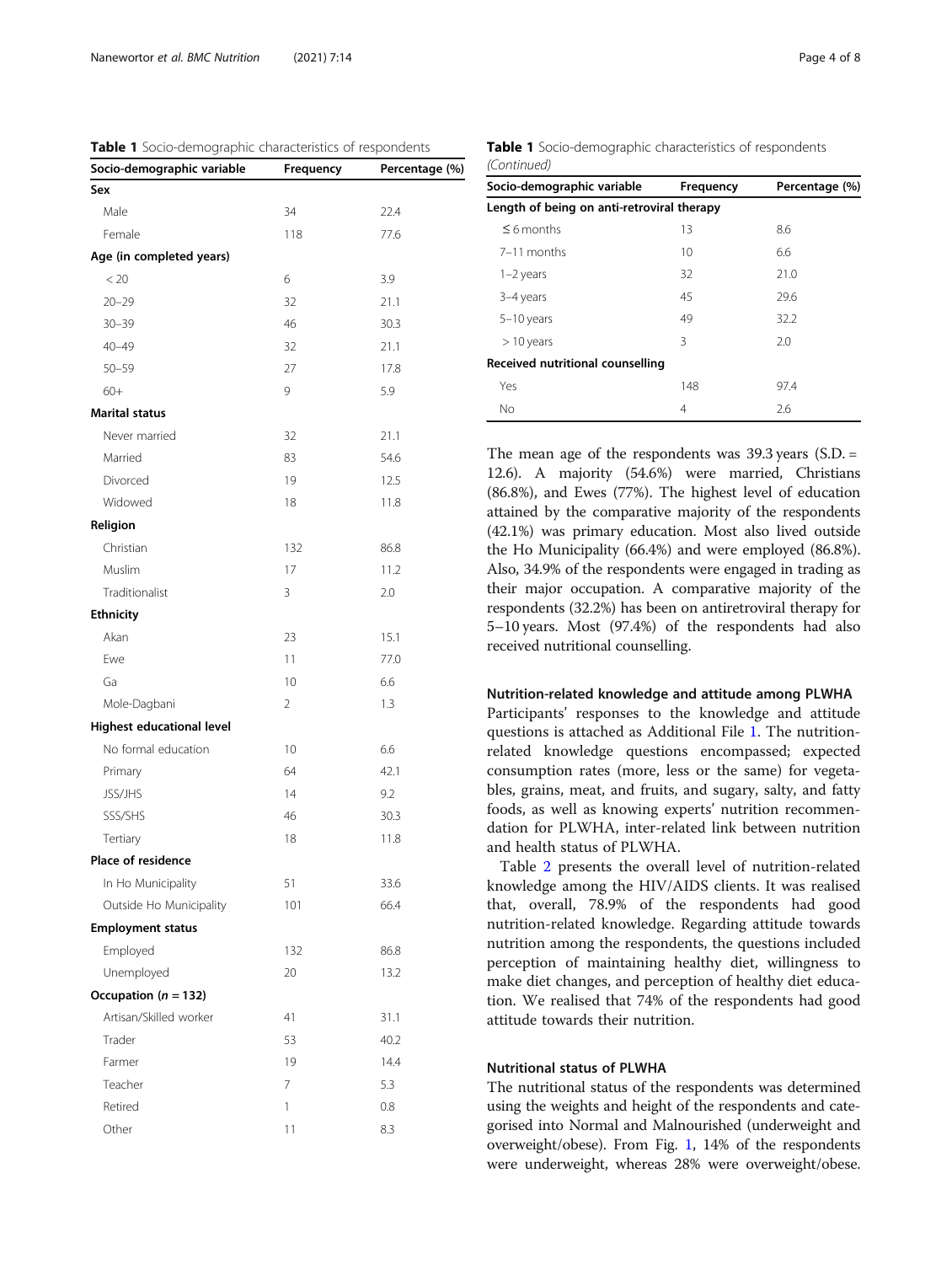<span id="page-4-0"></span>Table 2 Level of nutrition-related knowledge and attitude of respondents

| Variable             | Frequency | Percentage (%) |
|----------------------|-----------|----------------|
| Level of knowledge   |           |                |
| Poor knowledge       | 32        | 21.1           |
| Good knowledge       | 120       | 78.9           |
| Nutritional attitude |           |                |
| Poor attitude        | 39        | 26.0           |
| Good attitude        | 113       | 74.0           |

Thus, 42% of the respondents were malnourished (either underweight or overweight/obese).

### Predictors of nutritional status among PLWHA

Our result in Table [3](#page-5-0) shows that PLWHA with primary  $(COR = 0.38, 95\% \text{ CI} = 0.08 - 1.93, p = 0.245),$  JSS/JHS  $(COR = 0.2, 95\% \text{ CI} = 0.07 - 0.73, p = 0.012), SSS/SHS$  $(COR = 0.21, 95\% \text{ CI} = 0.05 - 0.96, p = 0.044)$ , and tertiary  $(COR = 0.22, 95\% \text{ CI} = 0.07 - 0.74, p = 0.014)$  were less likely to be malnourished compared with those without formal education. Also, PLWHA who had good nutrition-related knowledge were 62% (COR = 0.38, 95%  $CI = 0.16 - 0.92$ ,  $p = 0.031$ ) less likely to be malnourished than those with poor nutrition-related knowledge.

After adjusting for presence of other significant variables, we found that PLWHA with primary  $(AOR =$ 0.36, 95% CI =  $0.07-1.84$ ,  $p = 0.222$ ), JSS/JHS (AOR = 0.26, 95% CI =  $0.08-0.84$ ,  $p = 0.025$ ), SSS/SHS (AOR = 0.22, 95%)  $CI = 0.05 - 1.02$ ,  $p = 0.053$ ) and tertiary (AOR = 0.26, 95%  $CI = 0.08 - 0.88$ ,  $p = 0.031$ ) were less likely to be malnourished compared with those without formal education.

Also, PLWHA who have good nutrition-related knowledge were 56% (AOR = 0.44, 95% CI = 0.18–1.09,  $p = 0.076$ ) less likely to be malnourished than those who had poor nutrition-related knowledge.



# **Discussion**

We examined the nutrition-related knowledge and attitude, and status of HIV/AIDS clients accessing HAART service in a public hospital in the Volta Region of Ghana. We found that most of the respondents (78.9%) had good nutrition-related knowledge. The finding that most of the PLWHA had good nutrition-related knowledge is in congruence with that of Anand and Puri [[20\]](#page-7-0), where overall nutrition-related knowledge was found to be good among 80% of PLWHA. However, this finding differs from those of Devika and Thahira [\[21](#page-7-0)] and Abgaryan [[5\]](#page-7-0) which reported lower proportions of PLWHA, 48%, and 68.8% respectively, having good nutritionrelated knowledge. The high proportion of good nutrition-related knowledge in our study could have resulted from nutritional counselling and education provided during the HAART clinic sessions, a common component in HAART service.

We also found that nutritional attitude was good among most of the respondents (74%). Regarding most of PLWHA having a good attitude towards their nutrition, this is consistent with Abgaryan's [[5\]](#page-7-0) finding in a similar study where 71.2% of PLWHA had good attitude towards nutrition. Nevertheless, this finding disagrees with those of Anand and Puri [[20\]](#page-7-0) and Nzeagwu and Uwaegbute [[22](#page-7-0)], who noted that less than half of PLWHA, 38%, and 49.2% respectively, had good attitude towards their nutrition. The finding of the current study could be attributed to the appropriate understanding obtained during the HAART clinic sessions. Nutrition counselling has been argued to bring about behaviour change [[20](#page-7-0)]. Due to this, PLWHA are willing and supportive of nutrition improvement measures.

Also, we found that 13.8% of the respondents were underweight, whereas a quarter (28.3%) were overweight/obese. Generally, 42% of the respondents were malnourished and that respondents' level of education and level of nutrition-related knowledge was found to statistically influence their nutritional status. Our finding that 13.8% were underweight is in congruence with the finding of Nzeagwu and Uwaegbute [\[22](#page-7-0)], which noted that 12.5% of PLWHA were underweight. However, this is lower than that of Thapa et al. [[23\]](#page-7-0), which revealed that one in five PLWHA was underweight. Also, the prevalence of obesity/overweight found in this study is lower than those found in the studies by Giudici, Duran, and Jaime [[24](#page-7-0)] and Nzeagwu and Uwaegbute [[22\]](#page-7-0). In these studies, the researchers found 34% and 36.7% respectively, were overweight/obese. Again, the overall malnutrition prevalence of 42% found in our study supports the finding of Kassa, Alle, and Tesfu [[25](#page-7-0)] which reported 43% of prisoners living with HIV/AIDS being malnourished. The prevalence was however, higher than studies carried out in Gueckedou, Guinea (38%) [\[26](#page-7-0)],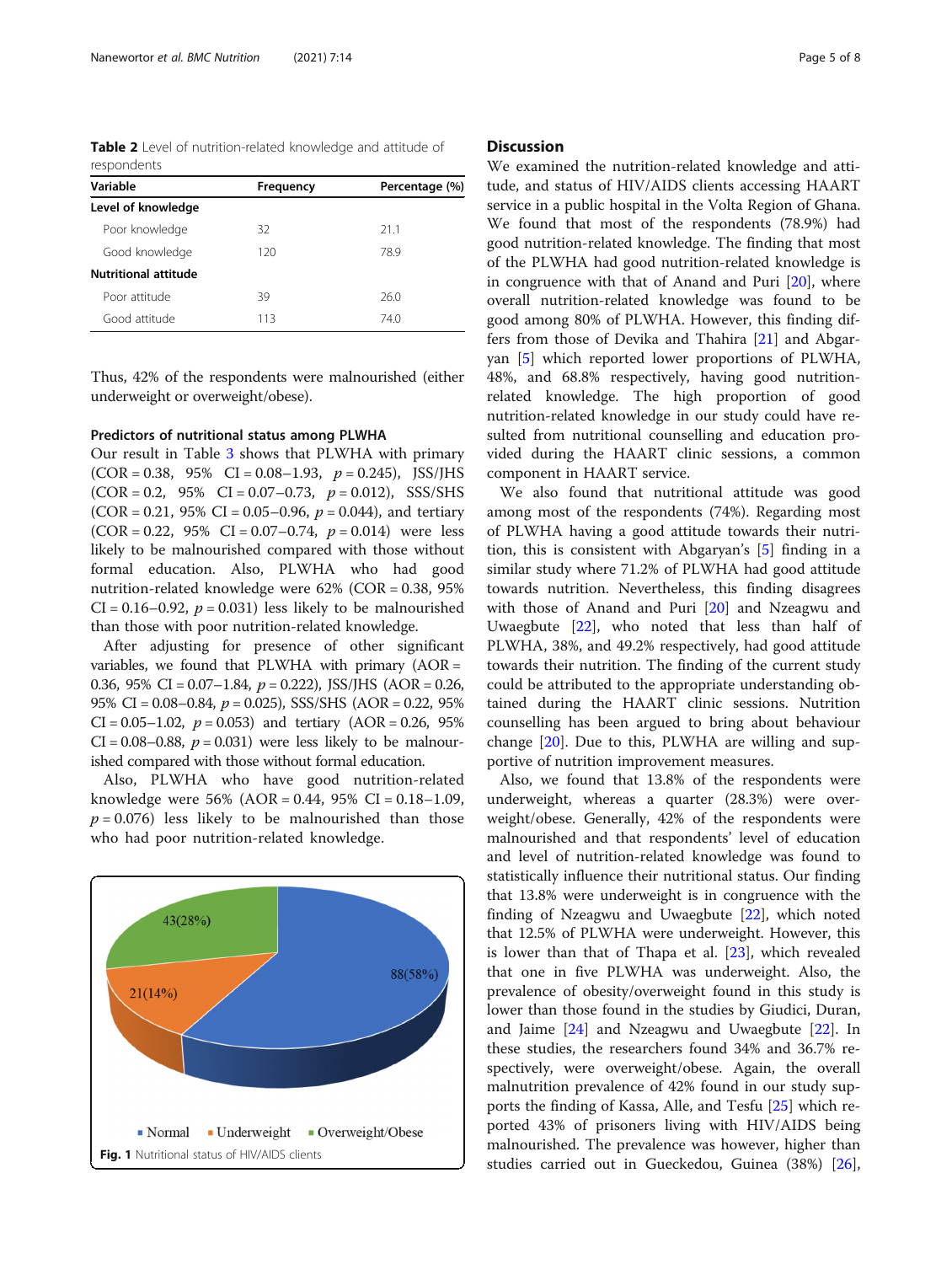# <span id="page-5-0"></span>Table 3 Predictors of Nutritional Status among PLWHA

| Variable                         | <b>Nutritional status</b> |                   | Model I                 | Model II                |
|----------------------------------|---------------------------|-------------------|-------------------------|-------------------------|
|                                  | Malnourished<br>$n$ (%)   | Normal<br>$n$ (%) | COR (95%CI) p-value     | AOR (95%CI) p-value     |
| Sex                              |                           |                   |                         |                         |
| Male                             | 12(35.3)                  | 22(64.7)          | Ref                     |                         |
| Female                           | 52(44.1)                  | 66(55.9)          | 0.69 (0.31-1.53) 0.363  |                         |
| Age group                        |                           |                   |                         |                         |
| $<$ 20                           | 3(50.0)                   | 3(50.0)           | Ref                     |                         |
| 20-29                            | 13(40.6)                  | 19(59.4)          | 2.00 (0.24-16.61) 0.521 |                         |
| 30-39                            | 20(43.5)                  | 26(56.5)          | 1.37 (0.29-6.48) 0.693  |                         |
| 40-49                            | 15(46.1)                  | 17(53.1)          | 1.54 (0.34-6.92) 0.574  |                         |
| 50-59                            | 10(37.0)                  | 17(63.0)          | 1.76 (0.37-8.32) 0.473  |                         |
| $60+$                            | 3(33.3)                   | 6(66.7)           | 1.18 (0.24-5.77) 0.841  |                         |
| <b>Marital status</b>            |                           |                   |                         |                         |
| Single                           | 14(43.8)                  | 18(56.3)          | Ref                     |                         |
| Married                          | 34(41.0)                  | 49(59.0)          | 0.97 (0.30-3.11) 0.962  |                         |
| Divorced                         | 8(42.1)                   | 11(57.9)          | 0.87 (0.31-2.42) 0.786  |                         |
| Widowed                          | 64(42.1)                  | 10(55.6)          | 0.91 (0.25-3.34) 0.886  |                         |
| Religion                         |                           |                   |                         |                         |
| Christian                        | 57(43.2)                  | 75(56.8)          | Ref                     |                         |
| Muslim                           | 6(35.3)                   | 11(64.7)          | 1.52 (0.13-17.18) 0.735 |                         |
| Traditionalist                   | 1(33.3)                   | 2(66.7)           | 1.09 (0.08-14.66) 0.948 |                         |
| <b>Ethnicity</b>                 |                           |                   |                         |                         |
| Akan                             | 13(56.5)                  | 10(43.5)          | Ref                     |                         |
| Ewe                              | 45(38.5)                  | 72(61.5)          | 1.30 (0.07-23.43) 0.859 |                         |
| Ga                               | 5(50.5)                   | 5(50.5)           | 0.62 (0.04-10.24) 0.742 |                         |
| Mole-Dagbani                     | 1(50.0)                   | 1(50.0)           | 1.00 (0.05-20.83) 1.000 |                         |
| Highest level of education       |                           |                   |                         |                         |
| No formal education              | 5(50.5)                   | 5(50.5)           | Ref                     | Ref                     |
| Primary                          | 24(37.5)                  | 40(62.5)          | 0.38 (0.08-1.93) 0.245  | 0.36 (0.07-1.84) 0.222  |
| JSS/JHS                          | 5(35.7)                   | 9(64.3)           | 0.23 (0.07-0.73) 0.012* | 0.26 (0.08-0.84) 0.025* |
| SSS/SHS                          | 17(37.0)                  | 29(63.0)          | 0.21 (0.05-0.96) 0.044* | 0.22 (0.05-1.02) 0.053  |
| Tertiary                         | 13(72.2)                  | 5(27.8)           | 0.22 (0.07-0.74) 0.014* | 0.26 (0.08-0.88) 0.031* |
| <b>Place of Permanent living</b> |                           |                   |                         |                         |
| Inside Ho Municipality           | 20(39.2)                  | 31(60.8)          | Ref                     |                         |
| Outside Ho Municipality          | 44(43.6)                  | 57(56.4)          | 0.84 (0.42-1.66) 0.608  |                         |
| <b>Employment status</b>         |                           |                   |                         |                         |
| Yes                              | 53(40.2)                  | 79(59.8)          | Ref                     |                         |
| No                               | 11(55.0)                  | 9(45.0)           | 0.55 (0.21-1.41) 0.215  |                         |
| Duration of being on therapy     |                           |                   |                         |                         |
| Less than 6 months               | 6(46.2)                   | 7(53.8)           | Ref                     |                         |
| 7-11 months                      | 5(50.0)                   | 5(50.0)           | 1.71 (0.12-23.94) 0.689 |                         |
| 1-2 years                        | 13(40.6)                  | 19(59.4)          | 2.00 (0.13-29.81) 0.615 |                         |
| 3-4 years                        | 20(44.4)                  | 25(55.6)          | 1.34 (0.11-16.70) 0.806 |                         |
| 5-10 years                       | 19(38.8)                  | 30(61.2)          | 1.60 (0.13-18.94) 0.709 |                         |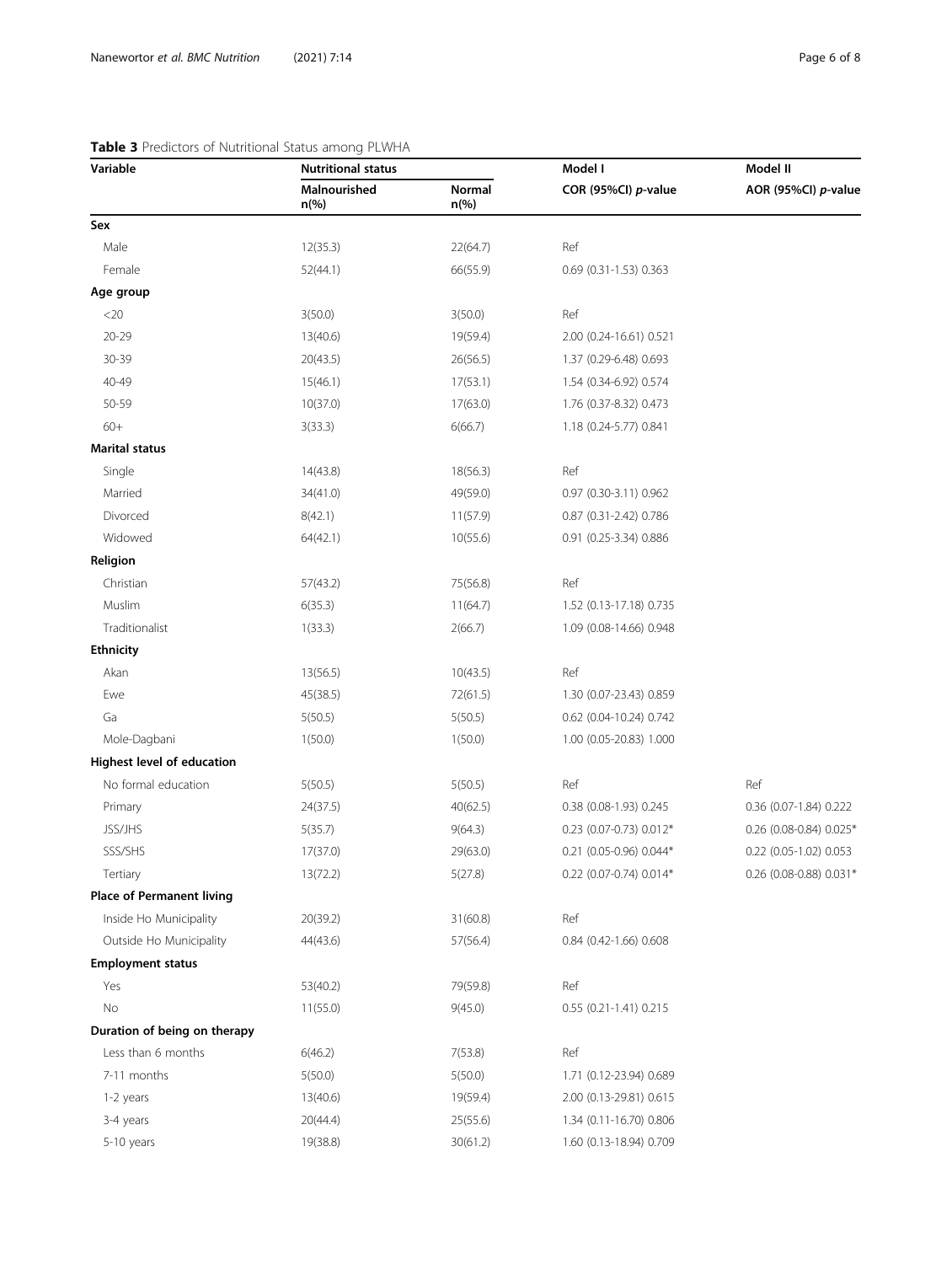| Variable                                  | <b>Nutritional status</b>      |                          |                         | Model II               |
|-------------------------------------------|--------------------------------|--------------------------|-------------------------|------------------------|
|                                           | Malnourished<br>$n\frac{6}{6}$ | Normal<br>$n\frac{6}{6}$ | COR (95%CI) p-value     | AOR (95%CI) p-value    |
| More than 10 years                        | 1(33.3)                        | 2(66.7)                  | 1.27 (0.11-14.95) 0.851 |                        |
| Have you received nutritional counselling |                                |                          |                         |                        |
| Yes                                       | 62(41.9)                       | 86(58.1)                 | Ref                     |                        |
| No.                                       | 2(50.0)                        | 2(50.0)                  | 0.72 (0.0-5.26) 0.747   |                        |
| <b>Nutrition-related knowledge</b>        |                                |                          |                         |                        |
| Poor Knowledge                            | 8(25.0)                        | 24(75.0)                 | Ref                     | Ref.                   |
| Good Knowledge                            | 56(46.7)                       | 64(53.3)                 | 0.38 (0.16-0.92) 0.031* | 0.44 (0.18-1.09) 0.076 |
| Attitude towards nutrition                |                                |                          |                         |                        |
| Poor attitude                             | 17(43.6)                       | 22(56.4)                 | Ref                     |                        |
| Good attitude                             | 47(41.6)                       | 66(58.40                 | 1.08 (0.52-2.26) 0.828  |                        |

#### <span id="page-6-0"></span>Table 3 Predictors of Nutritional Status among PLWHA (Continued)

\*p<0.05 Ref. Reference category

Tanzania (23%) [\[27](#page-7-0)] and Guinea (19.6%) [[28\]](#page-7-0). Yet, the finding of the current study is lower than that of Nzeagwu and Uwaegbute [[22](#page-7-0)], where 49.2% of the PLWHA were malnourished. This could be attributed to the fact that most HIV clients may have limited food choices and the opportunity to manage their nutrition due to their socio-economic status.

We also found that respondents' highest level of education and level of nutrition-related knowledge influenced their nutritional status. This finding is in congruent to that of Thapa et al. [[23\]](#page-7-0), which posited that educational status significantly influence the nutritional status of PLWHA. Also, the current finding supports the findings of Nti et al. [[16\]](#page-7-0), that there is a positive correlation between nutrition knowledge and nutritional status among PLWHA. This may be due to knowledge providing a better understanding of the special nutritional needs of PLWHA, subsequently making it possible to engage in nutritional practices that will in turn positively strengthen their nutritional status as argued by Gaikwad et al. [[29\]](#page-7-0) in an Indian study.

#### Strengths and limitations

This study relied on verbal reports in measuring attitude of respondents towards nutrition. There is, thus, the tendency that respondents might have provided favourable responses during the data collection.

# Conclusion

Although nutrition-related knowledge and attitude among PLWHA were good, this did not correspond to the high prevalence of malnutrition. This finding implies that most PLWHA are at risk of deteriorating immunity as a result of poor nutrition. Potentially, this may increase their risk of exposure to opportunistic infections such as tuberculosis, reducing their survival rates and quality of life. Ghana may, thus, not be able to achieve the SDG targets 3.3 and 3.4 targets of stopping the AIDS epidemic and reducing premature deaths from noncommunicable conditions, including poor nutrition.

In order to forestall these findings and accelerate Ghana's progress towards the achievement of the SDGs, the Ghana Health Services should intensify and employ innovative approaches to nutritional education and counselling for PLWHA. Also, HIV/AIDS stakeholders such as the Ghana Aids Commission and the Ghana Health Service should ensure sustained attention to the prevention, early detection, and treatment of malnutrition throughout the stages of HIV. Additionally, social support systems with a focus on assisting PLWHA should be instituted by the Ministry of Health and the Ghana Health Service to ensure that there is food security for individuals with low socio-economic status.

#### Abbreviations

SDGs: Sustainable Development Goals; WHO: World Health Organisation; STROBE: Strengthening the Reporting of Observational Studies in Epidemiology; GSS: Ghana Statistical Service; HAAR: Highly Active Ante-Retroviral Treatment; BMI: Body Mass Index; PLWHA: People living with HIV/ AIDS

#### Supplementary Information

The online version contains supplementary material available at [https://doi.](https://doi.org/10.1186/s40795-021-00418-2) [org/10.1186/s40795-021-00418-2.](https://doi.org/10.1186/s40795-021-00418-2)

Additional file 1.

#### Acknowledgements

We thank the management of the hospital where the study was carried out.

#### Authors' contributions

BMN: Conceptualization, Ethical Approval Application, Methodology, Investigation, Data Collection and Entry. FIS: Conceptualization, Methodology, Investigation, Software, Data curation, Validation, Original draft preparation, Reviewing and Editing. PKA: Conceptualization, Visualization, Supervision,